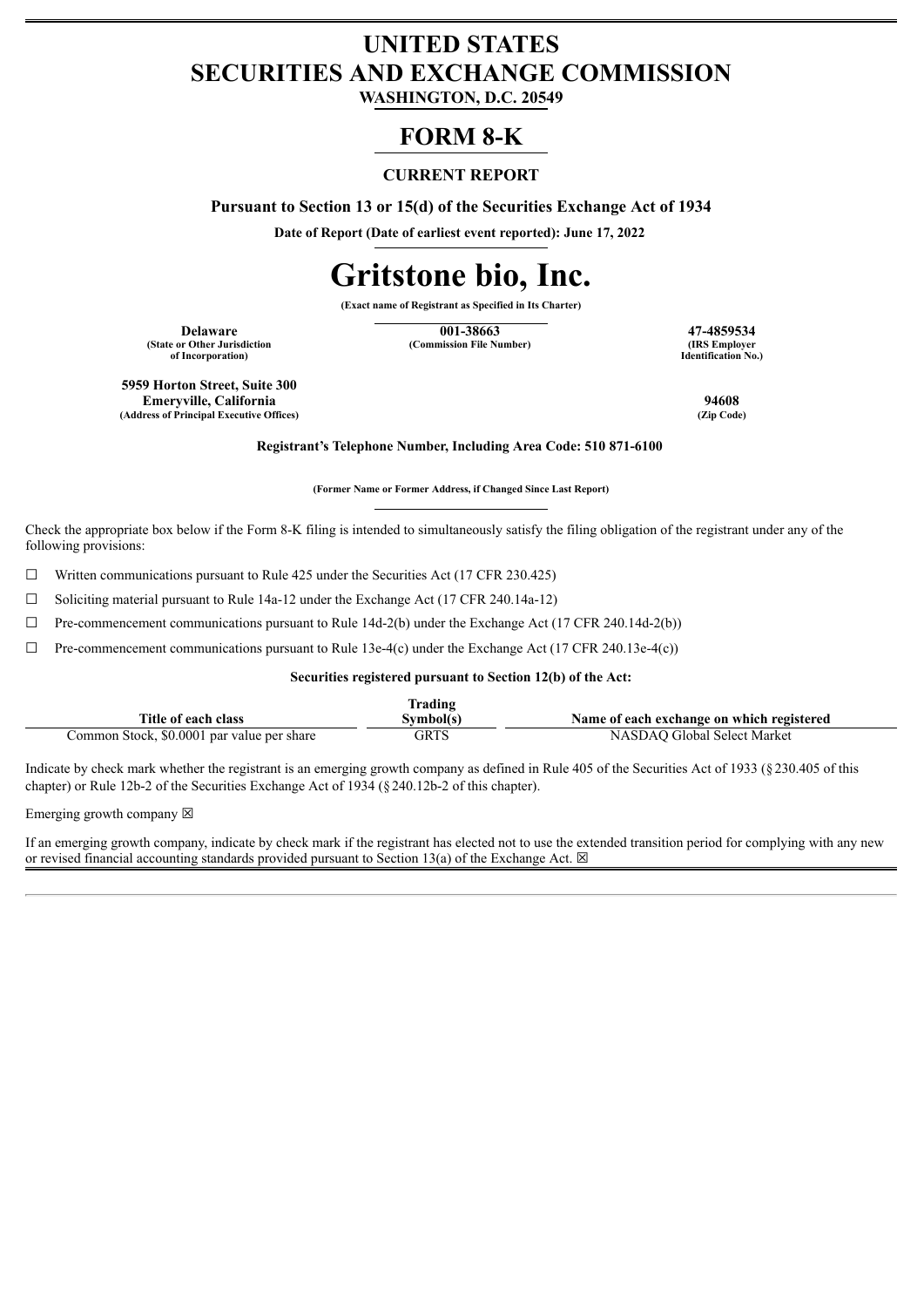#### **Item 5.07 Submission of Matters to a Vote of Security Holders.**

On June 17, 2022, Gritstone bio, Inc. (the "Company") held its 2022 annual meeting of stockholders (the "Annual Meeting"). Only stockholders of record at the close of business on April 20, 2022, the record date for the Annual Meeting, were entitled to vote at the Annual Meeting. As of the record date, 72,812,833 shares of the Company's common stock were outstanding and entitled to vote at the Annual Meeting. At the Annual Meeting, 52,842,755 shares of the Company's common stock were voted in person or by proxy for the two proposals set forth below, each of which is described in the Company's Definitive Proxy Statement on Schedule 14A filed with the Securities and Exchange Commission on April 28, 2022.

#### *Proposal No. 1 – Election of Directors*

The Company's stockholders elected the Class I director nominees below to the Company's Board of Directors (the "Board") to hold office until the 2025 Annual Meeting of Stockholders or until their successors are elected.

| <b>Class I Director Nominees</b> | Votes For  | <b>Votes Withheld</b> | <b>Broker Non-Votes</b> |
|----------------------------------|------------|-----------------------|-------------------------|
| Andrew Allen, M.D., Ph.D.        | 35,710,148 | 3,035,777             | 14,096,830              |
| Naiyer Rizvi, M.D.               | 32,958,841 | 5,787,084             | 14,096,830              |

#### *Proposal No. 2 – Ratification of Selection of Independent Registered Accounting Firm*

The Company's stockholders ratified the selection, by the Audit Committee of the Board, of Ernst & Young LLP as the independent registered public accounting firm of the Company for the fiscal year ending December 31, 2022.

| <b>Votes For</b> | <b>Votes Against</b> | <b>Abstentions</b> | <b>Broker Non-Votes</b>     |
|------------------|----------------------|--------------------|-----------------------------|
| 52,645,537       | 106,364              | 90,854             | $\overbrace{\hspace{15em}}$ |
|                  |                      |                    |                             |